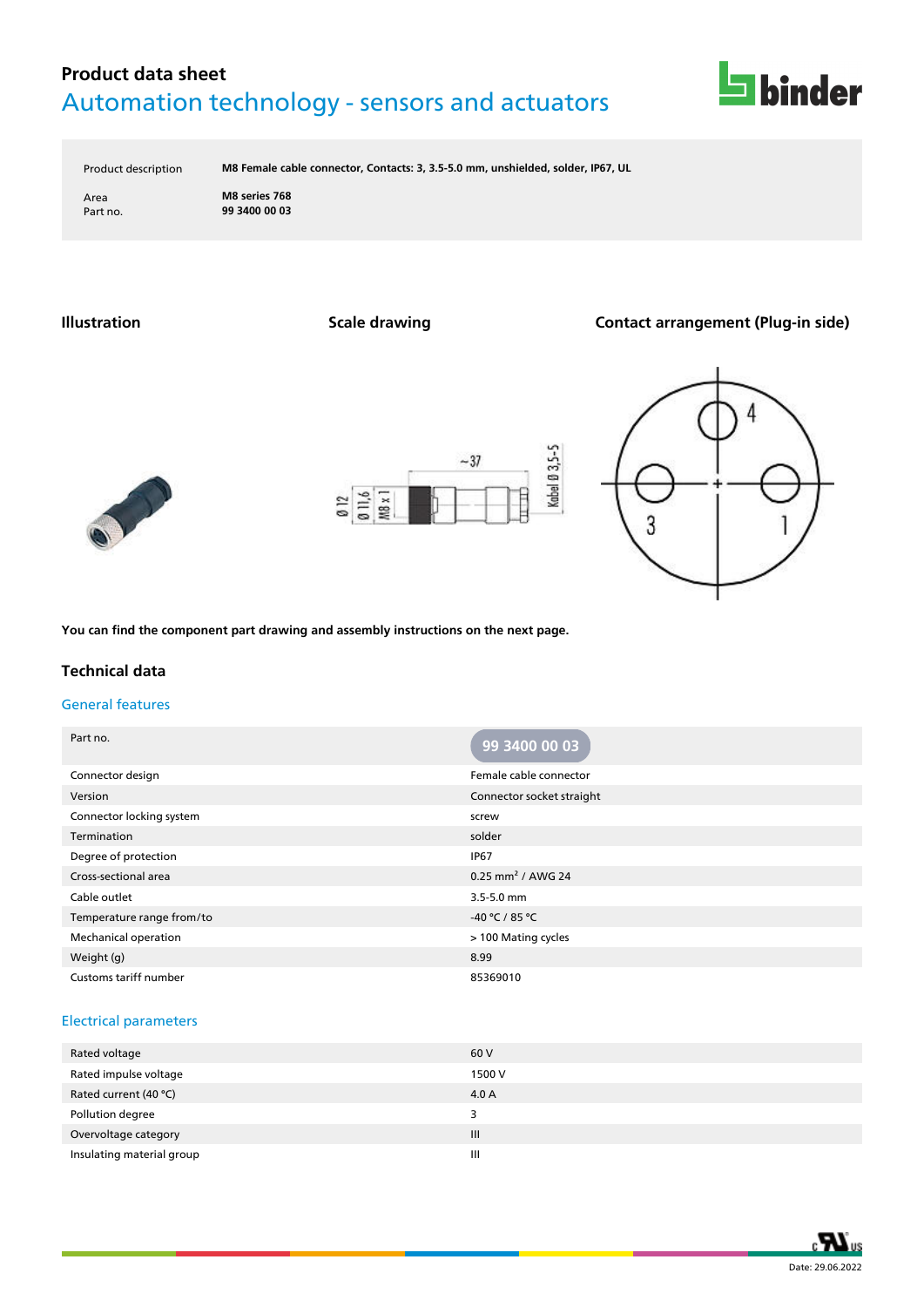

Product description **M8 Female cable connector, Contacts: 3, 3.5-5.0 mm, unshielded, solder, IP67, UL**

Area **M8 series 768** Part no. **99 3400 00 03**

#### EMC compliance unshielded

#### Material

| Housing material      | PA                                   |
|-----------------------|--------------------------------------|
| Contact body material | PA                                   |
| Contact material      | CuSn (bronze)                        |
| Contact plating       | Au (gold)                            |
| Locking material      | CuZn (brass)                         |
| <b>REACH SVHC</b>     | CAS 7439-92-1 (Lead)                 |
| SCIP number           | 9244d074-d544-42ef-84a6-9bca1312e693 |

### Authorization/approvals

| Approvals                         | UL          |
|-----------------------------------|-------------|
|                                   |             |
| <b>Classifications</b>            |             |
|                                   |             |
| eCl@ss 11.1                       | 27-44-01-02 |
| <b>ETIM 7.0</b>                   | EC002635    |
|                                   |             |
| <b>Declarations of conformity</b> |             |

| Low Voltage Directive | 2014/35/EU (EN 60204-1:2018;EN 60529:1991) |
|-----------------------|--------------------------------------------|

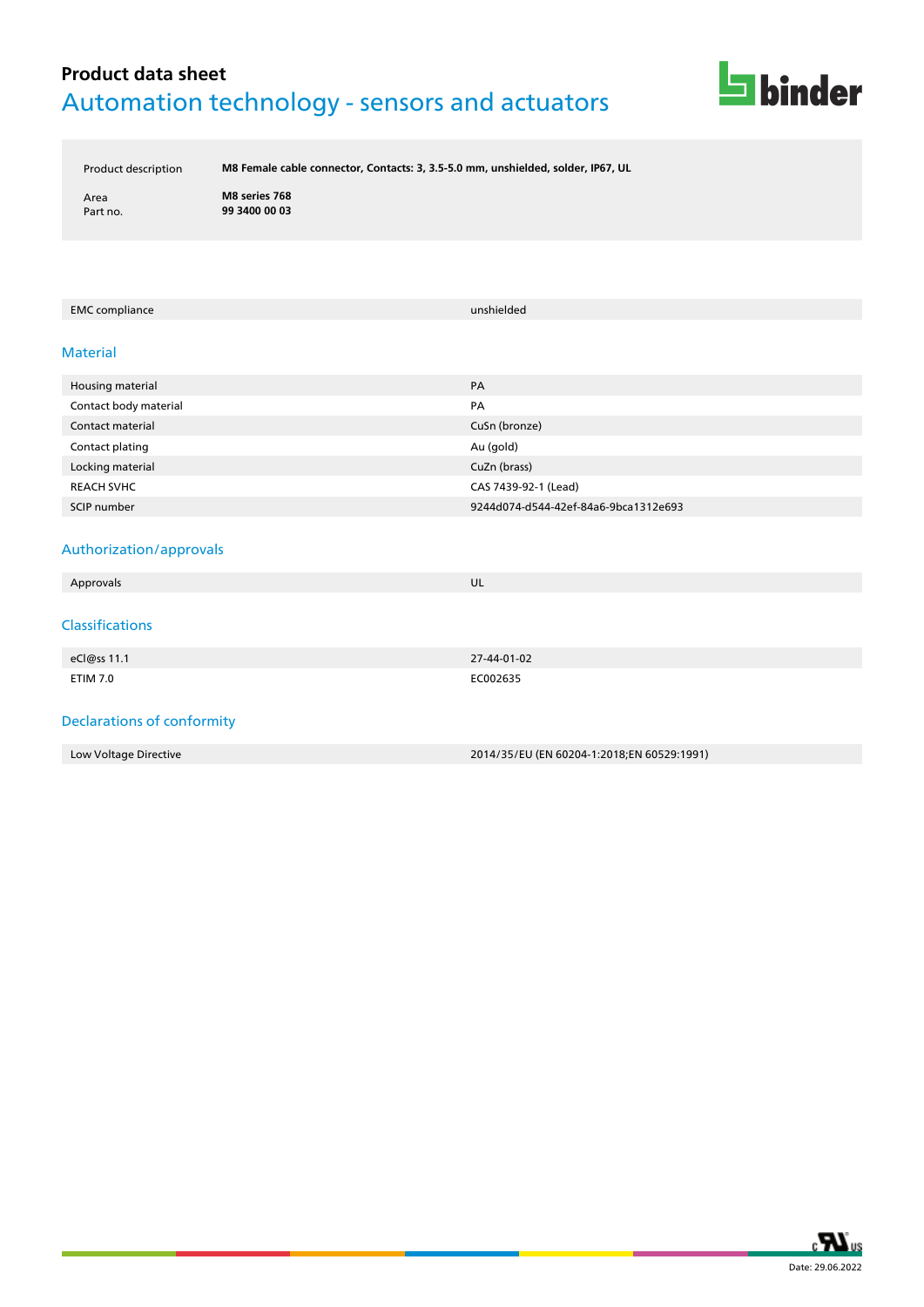

Product description **M8 Female cable connector, Contacts: 3, 3.5-5.0 mm, unshielded, solder, IP67, UL**

Area **M8 series 768** Part no. **99 3400 00 03**

### **Component part drawing**



### **Assembly instructions**

| 12 |  |
|----|--|
| ÷  |  |
|    |  |

|          | Schraubklemmversibötversion |  |
|----------|-----------------------------|--|
| Maß A/mm |                             |  |